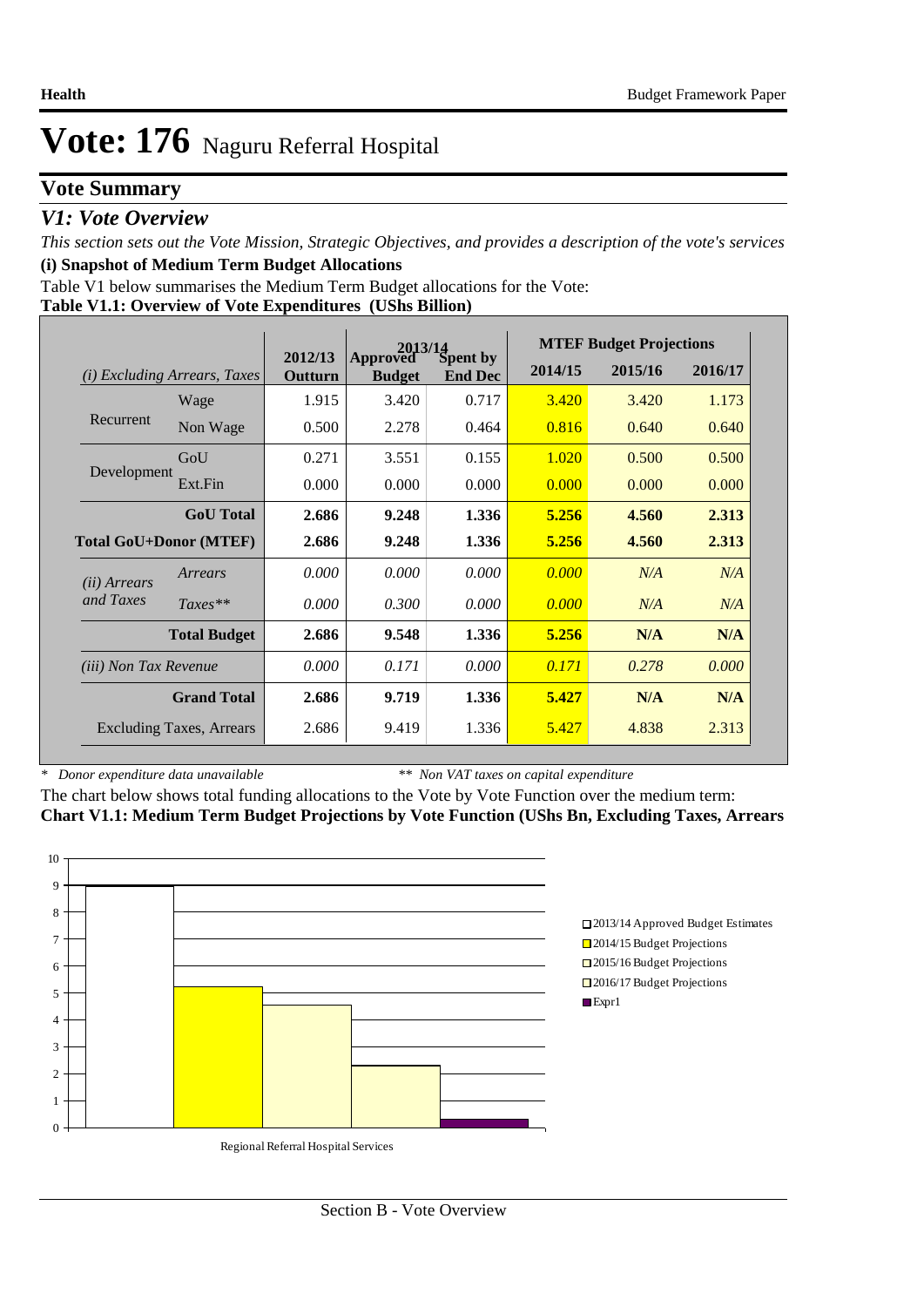### **Vote Summary**

#### **(ii) Vote Mission Statement**

#### The Vote's Mission Statement is:

*To provide general and specialised patient care services, train health professionals and conduct research.*

#### **(iii) Vote Outputs which Contribute to Priority Sector Outcomes**

The table below sets out the vote functions and outputs delivered by the vote which the sector considers as contributing most to priority sector outcomes.

| <b>Table V1.2: Sector Outcomes, Vote Functions and Key Outputs</b> |                                                                                   |                                                                                                   |  |  |  |  |  |  |  |
|--------------------------------------------------------------------|-----------------------------------------------------------------------------------|---------------------------------------------------------------------------------------------------|--|--|--|--|--|--|--|
| <b>Sector Outcome 1:</b>                                           | <b>Sector Outcome 2:</b>                                                          | <b>Sector Outcome 3:</b>                                                                          |  |  |  |  |  |  |  |
| <b>Increased deliveries in health facilities</b>                   | Children under one year old protected<br><i>against life threatening diseases</i> | Health facilities receive adequate stocks<br>of essential medicines and health<br>supplies (EMHS) |  |  |  |  |  |  |  |
| Vote Function: 08 56 Regional Referral Hospital Services           |                                                                                   |                                                                                                   |  |  |  |  |  |  |  |
| <b>Outputs Contributing to Outcome 1:</b>                          | <b>Outputs Contributing to Outcome 2:</b>                                         | <b>Outputs Contributing to Outcome 3:</b>                                                         |  |  |  |  |  |  |  |
| Outputs Provided                                                   | <b>Outputs Provided</b>                                                           | None                                                                                              |  |  |  |  |  |  |  |
| 085601 Inpatient services                                          | 085606 Prevention and rehabilitation                                              |                                                                                                   |  |  |  |  |  |  |  |
| 085602 Outpatient services                                         | services                                                                          |                                                                                                   |  |  |  |  |  |  |  |
| 085606 Prevention and rehabilitation<br>services                   |                                                                                   |                                                                                                   |  |  |  |  |  |  |  |
| Capital Purchases                                                  |                                                                                   |                                                                                                   |  |  |  |  |  |  |  |
| 085681 Staff houses construction and<br>rehabilitation             |                                                                                   |                                                                                                   |  |  |  |  |  |  |  |
| 085682 Maternity ward construction and<br>rehabilitation           |                                                                                   |                                                                                                   |  |  |  |  |  |  |  |

### *V2: Past Vote Performance and Medium Term Plans*

*This section describes past and future vote performance, in terms of key vote outputs and plans to address sector policy implementation issues.* 

#### **(i) Past and Future Planned Vote Outputs**

N/A No vote status *2012/13 Performance*

#### *Preliminary 2013/14 Performance*

-inpatients managed, out patients managed,patients investigated, patients rehabilitated and diseases prevented, management and support servives povided,assorted equipments and furniture procured

#### **Table V2.1: Past and 201/12 Key Vote Outputs\***

| <i>Vote, Vote Function</i><br><b>Key Output</b> | <b>Approved Budget and</b><br><b>Planned outputs</b>                                                                                      | 2013/14<br><b>Spending and Outputs</b><br><b>Achieved by End Dec</b>                                                            | 2014/15<br><b>Proposed Budget and</b><br><b>Planned Outputs</b>                                                                          |
|-------------------------------------------------|-------------------------------------------------------------------------------------------------------------------------------------------|---------------------------------------------------------------------------------------------------------------------------------|------------------------------------------------------------------------------------------------------------------------------------------|
| Vote: 176 Naguru Referral Hospital              |                                                                                                                                           |                                                                                                                                 |                                                                                                                                          |
|                                                 | Vote Function: 0856 Regional Referral Hospital Services                                                                                   |                                                                                                                                 |                                                                                                                                          |
| Output: 085601                                  | <b>Inpatient services</b>                                                                                                                 |                                                                                                                                 |                                                                                                                                          |
| Description of Outputs:                         | 8,400 in patients<br>10,800 deliveries<br>2,280 Surgical operations<br>(includes emergencies<br>$\&C$ /sections<br>1200 Internal medicine | 3,312 in patients<br>1.996 deliveries<br>1,220 Surgical operations<br>(includes emergencies)<br>&C/sections<br>262 Internal med | 13,248 in patients<br>7.976 deliveries<br>4,880 Surgical operations<br><i>(includes emergencies</i><br>&C/sections<br>1.048 Internal med |
| Performance Indicators:                         | 140 Paediatrics cntacts                                                                                                                   | 516 Paediatrics                                                                                                                 | 2,064 Paediatrics                                                                                                                        |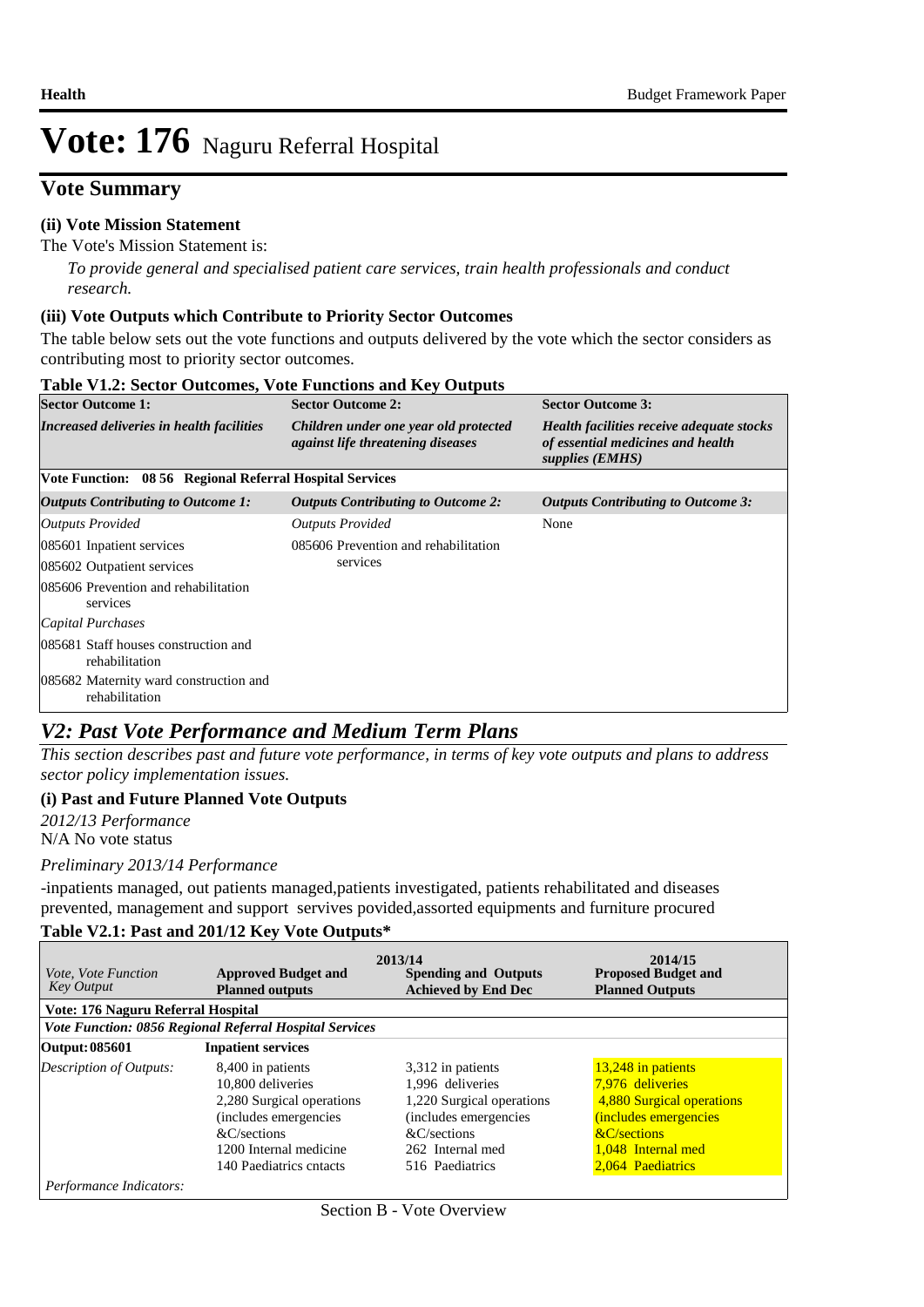# **Vote Summary**

| Vote, Vote Function<br><b>Approved Budget and</b><br><b>Key Output</b><br><b>Achieved by End Dec</b><br><b>Planned outputs</b><br><b>Planned Outputs</b><br>8400<br>3,312<br>29,216<br>No. of in patients admitted<br>100<br>303<br>100<br>Bed occupancy rate<br>(inpatients)<br>4 days<br>Average rate of stay for<br>15<br>4 days<br>inpatients (no. days)<br><b>UShs Bn:</b><br>0.319<br>Output Cost: UShs Bn:<br>UShs Bn:<br>0.053<br>Output: 085602<br><b>Outpatient services</b><br>46,800 MCH contacts which<br>- 144,000 MCH contacts<br>Description of Outputs:<br>- 17711 MCH contacts<br>- ANC<br>include<br>$-$ ANC (7462)<br>- Family planning<br>$-$ ANC $(29, 848)$<br>- Family planning (837)<br>- Specialised Gynae contacts<br>- Immunisations(6011)<br>- Family planning(3,348)<br>- Immunisations<br>- PMTCT(3109)<br>- PMTCT(12,436)<br>- PMTCT<br>- 3,214 surgical outpatient<br>- 12,856 surgical outpatient<br>contacts<br>- 9500surgical outpatient<br>contacts<br>- 32,340 general outpatients<br>- 129,360 general outpatients<br>contacts<br>- 119,680 Specialised out<br>- Orthopaedic<br>- 23,920Specialised out patient<br>clinics which include<br>patient clinics which include<br>- Urology<br>- medical opd (7769)<br>- medical opd (31,076)<br>- Neurology<br>- General<br>- pead specialised (5747)<br>- pead specialised (22,988)<br>- Surgical specialised (3214)<br>- Surgical specialised (12856)<br>- 117,000 MedicaL Out patient<br>-Dental specialised (1115)<br>- Dental specialised (4,460)<br>,acts communicable,non<br>communicable and HIV<br>- HIV Clinic (4251)<br>- HIV Clinic (17,004)<br>-Gastro entorology (402)<br>- Gastro entorology (1,608)<br>- 9000 dental contacts<br>- Urology (764)<br>- 2,00 specialised Paediatric<br>-Urology (191)<br>$- ENT (268)$<br>$-$ ENT $(1,072)$<br>patient contacts<br>- Hypetension (1,576)<br>- 200 Ear, Nose and Throat<br>- Hypetension (394)<br>patient contacts<br>- Acupuncture (277)<br>- Acupuncture (1,108)<br>- 200 eye patient contacts<br>- 1000 Acupuncture patient<br>contacts<br>- 36,000 teenage contacts<br>Performance Indicators:<br>119,680<br>No. of specialised<br>9500<br>23,704<br>outpatients attended to<br>448,840<br>No. of general outpatients<br>117000<br>32,340<br>attended to<br>0.019<br><b>UShs Bn:</b><br>0.084<br>Output Cost: UShs Bn:<br>0.256<br>UShs Bn:<br>Medicines and health supplies procured and dispensed<br>medicines and supplies<br>medicines received from<br>medicines received from<br>procured from NMS<br>National medical stores and<br>National medical stores and<br>alowances paid to staff in the<br>alowances paid to staff in the<br>deparment<br>deparment<br>Performance Indicators:<br>0.700000000<br>Value of medicines<br>116745843<br>1,592,154,200<br>received/dispensed (Ush bn)<br>Output Cost: UShs Bn:<br>0.078<br><b>UShs Bn:</b><br>UShs Bn:<br>0.010<br>Output: 085604<br><b>Diagnostic services</b><br>252 CT Scans<br>200 CT Scans<br><b>Description of Outputs:</b><br>Nil CT Scans<br>9,140 ultra sound ations (both<br>10,000 ultra sound<br>2285 ultra sound ations (both<br>examinations (both general<br>general scans & specialised<br>general scans & specialised<br>scans & specialised scans)<br>scans)<br>scans)<br>5,544 x-ray examinations (<br>772 x-ray examinations (S,<br>$3,088$ x-ray examinations ( $S$ , |                                | 2013/14                     | 2014/15                    |
|------------------------------------------------------------------------------------------------------------------------------------------------------------------------------------------------------------------------------------------------------------------------------------------------------------------------------------------------------------------------------------------------------------------------------------------------------------------------------------------------------------------------------------------------------------------------------------------------------------------------------------------------------------------------------------------------------------------------------------------------------------------------------------------------------------------------------------------------------------------------------------------------------------------------------------------------------------------------------------------------------------------------------------------------------------------------------------------------------------------------------------------------------------------------------------------------------------------------------------------------------------------------------------------------------------------------------------------------------------------------------------------------------------------------------------------------------------------------------------------------------------------------------------------------------------------------------------------------------------------------------------------------------------------------------------------------------------------------------------------------------------------------------------------------------------------------------------------------------------------------------------------------------------------------------------------------------------------------------------------------------------------------------------------------------------------------------------------------------------------------------------------------------------------------------------------------------------------------------------------------------------------------------------------------------------------------------------------------------------------------------------------------------------------------------------------------------------------------------------------------------------------------------------------------------------------------------------------------------------------------------------------------------------------------------------------------------------------------------------------------------------------------------------------------------------------------------------------------------------------------------------------------------------------------------------------------------------------------------------------------------------------------------------------------------------------------------------------------------------------------------------------------------------------------------------------------------------------------------------------------------------------------------------------------------------------------------------------------------------------------------------------------------------|--------------------------------|-----------------------------|----------------------------|
|                                                                                                                                                                                                                                                                                                                                                                                                                                                                                                                                                                                                                                                                                                                                                                                                                                                                                                                                                                                                                                                                                                                                                                                                                                                                                                                                                                                                                                                                                                                                                                                                                                                                                                                                                                                                                                                                                                                                                                                                                                                                                                                                                                                                                                                                                                                                                                                                                                                                                                                                                                                                                                                                                                                                                                                                                                                                                                                                                                                                                                                                                                                                                                                                                                                                                                                                                                                                            |                                | <b>Spending and Outputs</b> | <b>Proposed Budget and</b> |
|                                                                                                                                                                                                                                                                                                                                                                                                                                                                                                                                                                                                                                                                                                                                                                                                                                                                                                                                                                                                                                                                                                                                                                                                                                                                                                                                                                                                                                                                                                                                                                                                                                                                                                                                                                                                                                                                                                                                                                                                                                                                                                                                                                                                                                                                                                                                                                                                                                                                                                                                                                                                                                                                                                                                                                                                                                                                                                                                                                                                                                                                                                                                                                                                                                                                                                                                                                                                            |                                |                             |                            |
| 0.253                                                                                                                                                                                                                                                                                                                                                                                                                                                                                                                                                                                                                                                                                                                                                                                                                                                                                                                                                                                                                                                                                                                                                                                                                                                                                                                                                                                                                                                                                                                                                                                                                                                                                                                                                                                                                                                                                                                                                                                                                                                                                                                                                                                                                                                                                                                                                                                                                                                                                                                                                                                                                                                                                                                                                                                                                                                                                                                                                                                                                                                                                                                                                                                                                                                                                                                                                                                                      |                                |                             |                            |
|                                                                                                                                                                                                                                                                                                                                                                                                                                                                                                                                                                                                                                                                                                                                                                                                                                                                                                                                                                                                                                                                                                                                                                                                                                                                                                                                                                                                                                                                                                                                                                                                                                                                                                                                                                                                                                                                                                                                                                                                                                                                                                                                                                                                                                                                                                                                                                                                                                                                                                                                                                                                                                                                                                                                                                                                                                                                                                                                                                                                                                                                                                                                                                                                                                                                                                                                                                                                            |                                |                             |                            |
|                                                                                                                                                                                                                                                                                                                                                                                                                                                                                                                                                                                                                                                                                                                                                                                                                                                                                                                                                                                                                                                                                                                                                                                                                                                                                                                                                                                                                                                                                                                                                                                                                                                                                                                                                                                                                                                                                                                                                                                                                                                                                                                                                                                                                                                                                                                                                                                                                                                                                                                                                                                                                                                                                                                                                                                                                                                                                                                                                                                                                                                                                                                                                                                                                                                                                                                                                                                                            |                                |                             |                            |
|                                                                                                                                                                                                                                                                                                                                                                                                                                                                                                                                                                                                                                                                                                                                                                                                                                                                                                                                                                                                                                                                                                                                                                                                                                                                                                                                                                                                                                                                                                                                                                                                                                                                                                                                                                                                                                                                                                                                                                                                                                                                                                                                                                                                                                                                                                                                                                                                                                                                                                                                                                                                                                                                                                                                                                                                                                                                                                                                                                                                                                                                                                                                                                                                                                                                                                                                                                                                            |                                |                             |                            |
| 0.003                                                                                                                                                                                                                                                                                                                                                                                                                                                                                                                                                                                                                                                                                                                                                                                                                                                                                                                                                                                                                                                                                                                                                                                                                                                                                                                                                                                                                                                                                                                                                                                                                                                                                                                                                                                                                                                                                                                                                                                                                                                                                                                                                                                                                                                                                                                                                                                                                                                                                                                                                                                                                                                                                                                                                                                                                                                                                                                                                                                                                                                                                                                                                                                                                                                                                                                                                                                                      |                                |                             |                            |
|                                                                                                                                                                                                                                                                                                                                                                                                                                                                                                                                                                                                                                                                                                                                                                                                                                                                                                                                                                                                                                                                                                                                                                                                                                                                                                                                                                                                                                                                                                                                                                                                                                                                                                                                                                                                                                                                                                                                                                                                                                                                                                                                                                                                                                                                                                                                                                                                                                                                                                                                                                                                                                                                                                                                                                                                                                                                                                                                                                                                                                                                                                                                                                                                                                                                                                                                                                                                            |                                |                             |                            |
|                                                                                                                                                                                                                                                                                                                                                                                                                                                                                                                                                                                                                                                                                                                                                                                                                                                                                                                                                                                                                                                                                                                                                                                                                                                                                                                                                                                                                                                                                                                                                                                                                                                                                                                                                                                                                                                                                                                                                                                                                                                                                                                                                                                                                                                                                                                                                                                                                                                                                                                                                                                                                                                                                                                                                                                                                                                                                                                                                                                                                                                                                                                                                                                                                                                                                                                                                                                                            |                                |                             |                            |
|                                                                                                                                                                                                                                                                                                                                                                                                                                                                                                                                                                                                                                                                                                                                                                                                                                                                                                                                                                                                                                                                                                                                                                                                                                                                                                                                                                                                                                                                                                                                                                                                                                                                                                                                                                                                                                                                                                                                                                                                                                                                                                                                                                                                                                                                                                                                                                                                                                                                                                                                                                                                                                                                                                                                                                                                                                                                                                                                                                                                                                                                                                                                                                                                                                                                                                                                                                                                            |                                |                             |                            |
|                                                                                                                                                                                                                                                                                                                                                                                                                                                                                                                                                                                                                                                                                                                                                                                                                                                                                                                                                                                                                                                                                                                                                                                                                                                                                                                                                                                                                                                                                                                                                                                                                                                                                                                                                                                                                                                                                                                                                                                                                                                                                                                                                                                                                                                                                                                                                                                                                                                                                                                                                                                                                                                                                                                                                                                                                                                                                                                                                                                                                                                                                                                                                                                                                                                                                                                                                                                                            |                                |                             |                            |
|                                                                                                                                                                                                                                                                                                                                                                                                                                                                                                                                                                                                                                                                                                                                                                                                                                                                                                                                                                                                                                                                                                                                                                                                                                                                                                                                                                                                                                                                                                                                                                                                                                                                                                                                                                                                                                                                                                                                                                                                                                                                                                                                                                                                                                                                                                                                                                                                                                                                                                                                                                                                                                                                                                                                                                                                                                                                                                                                                                                                                                                                                                                                                                                                                                                                                                                                                                                                            |                                |                             |                            |
|                                                                                                                                                                                                                                                                                                                                                                                                                                                                                                                                                                                                                                                                                                                                                                                                                                                                                                                                                                                                                                                                                                                                                                                                                                                                                                                                                                                                                                                                                                                                                                                                                                                                                                                                                                                                                                                                                                                                                                                                                                                                                                                                                                                                                                                                                                                                                                                                                                                                                                                                                                                                                                                                                                                                                                                                                                                                                                                                                                                                                                                                                                                                                                                                                                                                                                                                                                                                            |                                |                             |                            |
|                                                                                                                                                                                                                                                                                                                                                                                                                                                                                                                                                                                                                                                                                                                                                                                                                                                                                                                                                                                                                                                                                                                                                                                                                                                                                                                                                                                                                                                                                                                                                                                                                                                                                                                                                                                                                                                                                                                                                                                                                                                                                                                                                                                                                                                                                                                                                                                                                                                                                                                                                                                                                                                                                                                                                                                                                                                                                                                                                                                                                                                                                                                                                                                                                                                                                                                                                                                                            |                                |                             |                            |
|                                                                                                                                                                                                                                                                                                                                                                                                                                                                                                                                                                                                                                                                                                                                                                                                                                                                                                                                                                                                                                                                                                                                                                                                                                                                                                                                                                                                                                                                                                                                                                                                                                                                                                                                                                                                                                                                                                                                                                                                                                                                                                                                                                                                                                                                                                                                                                                                                                                                                                                                                                                                                                                                                                                                                                                                                                                                                                                                                                                                                                                                                                                                                                                                                                                                                                                                                                                                            |                                |                             |                            |
|                                                                                                                                                                                                                                                                                                                                                                                                                                                                                                                                                                                                                                                                                                                                                                                                                                                                                                                                                                                                                                                                                                                                                                                                                                                                                                                                                                                                                                                                                                                                                                                                                                                                                                                                                                                                                                                                                                                                                                                                                                                                                                                                                                                                                                                                                                                                                                                                                                                                                                                                                                                                                                                                                                                                                                                                                                                                                                                                                                                                                                                                                                                                                                                                                                                                                                                                                                                                            |                                |                             |                            |
|                                                                                                                                                                                                                                                                                                                                                                                                                                                                                                                                                                                                                                                                                                                                                                                                                                                                                                                                                                                                                                                                                                                                                                                                                                                                                                                                                                                                                                                                                                                                                                                                                                                                                                                                                                                                                                                                                                                                                                                                                                                                                                                                                                                                                                                                                                                                                                                                                                                                                                                                                                                                                                                                                                                                                                                                                                                                                                                                                                                                                                                                                                                                                                                                                                                                                                                                                                                                            |                                |                             |                            |
|                                                                                                                                                                                                                                                                                                                                                                                                                                                                                                                                                                                                                                                                                                                                                                                                                                                                                                                                                                                                                                                                                                                                                                                                                                                                                                                                                                                                                                                                                                                                                                                                                                                                                                                                                                                                                                                                                                                                                                                                                                                                                                                                                                                                                                                                                                                                                                                                                                                                                                                                                                                                                                                                                                                                                                                                                                                                                                                                                                                                                                                                                                                                                                                                                                                                                                                                                                                                            |                                |                             |                            |
|                                                                                                                                                                                                                                                                                                                                                                                                                                                                                                                                                                                                                                                                                                                                                                                                                                                                                                                                                                                                                                                                                                                                                                                                                                                                                                                                                                                                                                                                                                                                                                                                                                                                                                                                                                                                                                                                                                                                                                                                                                                                                                                                                                                                                                                                                                                                                                                                                                                                                                                                                                                                                                                                                                                                                                                                                                                                                                                                                                                                                                                                                                                                                                                                                                                                                                                                                                                                            |                                |                             |                            |
|                                                                                                                                                                                                                                                                                                                                                                                                                                                                                                                                                                                                                                                                                                                                                                                                                                                                                                                                                                                                                                                                                                                                                                                                                                                                                                                                                                                                                                                                                                                                                                                                                                                                                                                                                                                                                                                                                                                                                                                                                                                                                                                                                                                                                                                                                                                                                                                                                                                                                                                                                                                                                                                                                                                                                                                                                                                                                                                                                                                                                                                                                                                                                                                                                                                                                                                                                                                                            |                                |                             |                            |
|                                                                                                                                                                                                                                                                                                                                                                                                                                                                                                                                                                                                                                                                                                                                                                                                                                                                                                                                                                                                                                                                                                                                                                                                                                                                                                                                                                                                                                                                                                                                                                                                                                                                                                                                                                                                                                                                                                                                                                                                                                                                                                                                                                                                                                                                                                                                                                                                                                                                                                                                                                                                                                                                                                                                                                                                                                                                                                                                                                                                                                                                                                                                                                                                                                                                                                                                                                                                            |                                |                             |                            |
|                                                                                                                                                                                                                                                                                                                                                                                                                                                                                                                                                                                                                                                                                                                                                                                                                                                                                                                                                                                                                                                                                                                                                                                                                                                                                                                                                                                                                                                                                                                                                                                                                                                                                                                                                                                                                                                                                                                                                                                                                                                                                                                                                                                                                                                                                                                                                                                                                                                                                                                                                                                                                                                                                                                                                                                                                                                                                                                                                                                                                                                                                                                                                                                                                                                                                                                                                                                                            |                                |                             |                            |
|                                                                                                                                                                                                                                                                                                                                                                                                                                                                                                                                                                                                                                                                                                                                                                                                                                                                                                                                                                                                                                                                                                                                                                                                                                                                                                                                                                                                                                                                                                                                                                                                                                                                                                                                                                                                                                                                                                                                                                                                                                                                                                                                                                                                                                                                                                                                                                                                                                                                                                                                                                                                                                                                                                                                                                                                                                                                                                                                                                                                                                                                                                                                                                                                                                                                                                                                                                                                            |                                |                             |                            |
|                                                                                                                                                                                                                                                                                                                                                                                                                                                                                                                                                                                                                                                                                                                                                                                                                                                                                                                                                                                                                                                                                                                                                                                                                                                                                                                                                                                                                                                                                                                                                                                                                                                                                                                                                                                                                                                                                                                                                                                                                                                                                                                                                                                                                                                                                                                                                                                                                                                                                                                                                                                                                                                                                                                                                                                                                                                                                                                                                                                                                                                                                                                                                                                                                                                                                                                                                                                                            |                                |                             |                            |
|                                                                                                                                                                                                                                                                                                                                                                                                                                                                                                                                                                                                                                                                                                                                                                                                                                                                                                                                                                                                                                                                                                                                                                                                                                                                                                                                                                                                                                                                                                                                                                                                                                                                                                                                                                                                                                                                                                                                                                                                                                                                                                                                                                                                                                                                                                                                                                                                                                                                                                                                                                                                                                                                                                                                                                                                                                                                                                                                                                                                                                                                                                                                                                                                                                                                                                                                                                                                            |                                |                             |                            |
|                                                                                                                                                                                                                                                                                                                                                                                                                                                                                                                                                                                                                                                                                                                                                                                                                                                                                                                                                                                                                                                                                                                                                                                                                                                                                                                                                                                                                                                                                                                                                                                                                                                                                                                                                                                                                                                                                                                                                                                                                                                                                                                                                                                                                                                                                                                                                                                                                                                                                                                                                                                                                                                                                                                                                                                                                                                                                                                                                                                                                                                                                                                                                                                                                                                                                                                                                                                                            |                                |                             |                            |
|                                                                                                                                                                                                                                                                                                                                                                                                                                                                                                                                                                                                                                                                                                                                                                                                                                                                                                                                                                                                                                                                                                                                                                                                                                                                                                                                                                                                                                                                                                                                                                                                                                                                                                                                                                                                                                                                                                                                                                                                                                                                                                                                                                                                                                                                                                                                                                                                                                                                                                                                                                                                                                                                                                                                                                                                                                                                                                                                                                                                                                                                                                                                                                                                                                                                                                                                                                                                            |                                |                             |                            |
|                                                                                                                                                                                                                                                                                                                                                                                                                                                                                                                                                                                                                                                                                                                                                                                                                                                                                                                                                                                                                                                                                                                                                                                                                                                                                                                                                                                                                                                                                                                                                                                                                                                                                                                                                                                                                                                                                                                                                                                                                                                                                                                                                                                                                                                                                                                                                                                                                                                                                                                                                                                                                                                                                                                                                                                                                                                                                                                                                                                                                                                                                                                                                                                                                                                                                                                                                                                                            |                                |                             |                            |
|                                                                                                                                                                                                                                                                                                                                                                                                                                                                                                                                                                                                                                                                                                                                                                                                                                                                                                                                                                                                                                                                                                                                                                                                                                                                                                                                                                                                                                                                                                                                                                                                                                                                                                                                                                                                                                                                                                                                                                                                                                                                                                                                                                                                                                                                                                                                                                                                                                                                                                                                                                                                                                                                                                                                                                                                                                                                                                                                                                                                                                                                                                                                                                                                                                                                                                                                                                                                            |                                |                             |                            |
|                                                                                                                                                                                                                                                                                                                                                                                                                                                                                                                                                                                                                                                                                                                                                                                                                                                                                                                                                                                                                                                                                                                                                                                                                                                                                                                                                                                                                                                                                                                                                                                                                                                                                                                                                                                                                                                                                                                                                                                                                                                                                                                                                                                                                                                                                                                                                                                                                                                                                                                                                                                                                                                                                                                                                                                                                                                                                                                                                                                                                                                                                                                                                                                                                                                                                                                                                                                                            |                                |                             |                            |
|                                                                                                                                                                                                                                                                                                                                                                                                                                                                                                                                                                                                                                                                                                                                                                                                                                                                                                                                                                                                                                                                                                                                                                                                                                                                                                                                                                                                                                                                                                                                                                                                                                                                                                                                                                                                                                                                                                                                                                                                                                                                                                                                                                                                                                                                                                                                                                                                                                                                                                                                                                                                                                                                                                                                                                                                                                                                                                                                                                                                                                                                                                                                                                                                                                                                                                                                                                                                            |                                |                             |                            |
|                                                                                                                                                                                                                                                                                                                                                                                                                                                                                                                                                                                                                                                                                                                                                                                                                                                                                                                                                                                                                                                                                                                                                                                                                                                                                                                                                                                                                                                                                                                                                                                                                                                                                                                                                                                                                                                                                                                                                                                                                                                                                                                                                                                                                                                                                                                                                                                                                                                                                                                                                                                                                                                                                                                                                                                                                                                                                                                                                                                                                                                                                                                                                                                                                                                                                                                                                                                                            |                                |                             |                            |
|                                                                                                                                                                                                                                                                                                                                                                                                                                                                                                                                                                                                                                                                                                                                                                                                                                                                                                                                                                                                                                                                                                                                                                                                                                                                                                                                                                                                                                                                                                                                                                                                                                                                                                                                                                                                                                                                                                                                                                                                                                                                                                                                                                                                                                                                                                                                                                                                                                                                                                                                                                                                                                                                                                                                                                                                                                                                                                                                                                                                                                                                                                                                                                                                                                                                                                                                                                                                            |                                |                             |                            |
|                                                                                                                                                                                                                                                                                                                                                                                                                                                                                                                                                                                                                                                                                                                                                                                                                                                                                                                                                                                                                                                                                                                                                                                                                                                                                                                                                                                                                                                                                                                                                                                                                                                                                                                                                                                                                                                                                                                                                                                                                                                                                                                                                                                                                                                                                                                                                                                                                                                                                                                                                                                                                                                                                                                                                                                                                                                                                                                                                                                                                                                                                                                                                                                                                                                                                                                                                                                                            | Output: 085603                 |                             |                            |
|                                                                                                                                                                                                                                                                                                                                                                                                                                                                                                                                                                                                                                                                                                                                                                                                                                                                                                                                                                                                                                                                                                                                                                                                                                                                                                                                                                                                                                                                                                                                                                                                                                                                                                                                                                                                                                                                                                                                                                                                                                                                                                                                                                                                                                                                                                                                                                                                                                                                                                                                                                                                                                                                                                                                                                                                                                                                                                                                                                                                                                                                                                                                                                                                                                                                                                                                                                                                            | <b>Description of Outputs:</b> |                             |                            |
|                                                                                                                                                                                                                                                                                                                                                                                                                                                                                                                                                                                                                                                                                                                                                                                                                                                                                                                                                                                                                                                                                                                                                                                                                                                                                                                                                                                                                                                                                                                                                                                                                                                                                                                                                                                                                                                                                                                                                                                                                                                                                                                                                                                                                                                                                                                                                                                                                                                                                                                                                                                                                                                                                                                                                                                                                                                                                                                                                                                                                                                                                                                                                                                                                                                                                                                                                                                                            |                                |                             |                            |
|                                                                                                                                                                                                                                                                                                                                                                                                                                                                                                                                                                                                                                                                                                                                                                                                                                                                                                                                                                                                                                                                                                                                                                                                                                                                                                                                                                                                                                                                                                                                                                                                                                                                                                                                                                                                                                                                                                                                                                                                                                                                                                                                                                                                                                                                                                                                                                                                                                                                                                                                                                                                                                                                                                                                                                                                                                                                                                                                                                                                                                                                                                                                                                                                                                                                                                                                                                                                            |                                |                             |                            |
|                                                                                                                                                                                                                                                                                                                                                                                                                                                                                                                                                                                                                                                                                                                                                                                                                                                                                                                                                                                                                                                                                                                                                                                                                                                                                                                                                                                                                                                                                                                                                                                                                                                                                                                                                                                                                                                                                                                                                                                                                                                                                                                                                                                                                                                                                                                                                                                                                                                                                                                                                                                                                                                                                                                                                                                                                                                                                                                                                                                                                                                                                                                                                                                                                                                                                                                                                                                                            |                                |                             |                            |
|                                                                                                                                                                                                                                                                                                                                                                                                                                                                                                                                                                                                                                                                                                                                                                                                                                                                                                                                                                                                                                                                                                                                                                                                                                                                                                                                                                                                                                                                                                                                                                                                                                                                                                                                                                                                                                                                                                                                                                                                                                                                                                                                                                                                                                                                                                                                                                                                                                                                                                                                                                                                                                                                                                                                                                                                                                                                                                                                                                                                                                                                                                                                                                                                                                                                                                                                                                                                            |                                |                             |                            |
|                                                                                                                                                                                                                                                                                                                                                                                                                                                                                                                                                                                                                                                                                                                                                                                                                                                                                                                                                                                                                                                                                                                                                                                                                                                                                                                                                                                                                                                                                                                                                                                                                                                                                                                                                                                                                                                                                                                                                                                                                                                                                                                                                                                                                                                                                                                                                                                                                                                                                                                                                                                                                                                                                                                                                                                                                                                                                                                                                                                                                                                                                                                                                                                                                                                                                                                                                                                                            |                                |                             |                            |
|                                                                                                                                                                                                                                                                                                                                                                                                                                                                                                                                                                                                                                                                                                                                                                                                                                                                                                                                                                                                                                                                                                                                                                                                                                                                                                                                                                                                                                                                                                                                                                                                                                                                                                                                                                                                                                                                                                                                                                                                                                                                                                                                                                                                                                                                                                                                                                                                                                                                                                                                                                                                                                                                                                                                                                                                                                                                                                                                                                                                                                                                                                                                                                                                                                                                                                                                                                                                            |                                |                             |                            |
|                                                                                                                                                                                                                                                                                                                                                                                                                                                                                                                                                                                                                                                                                                                                                                                                                                                                                                                                                                                                                                                                                                                                                                                                                                                                                                                                                                                                                                                                                                                                                                                                                                                                                                                                                                                                                                                                                                                                                                                                                                                                                                                                                                                                                                                                                                                                                                                                                                                                                                                                                                                                                                                                                                                                                                                                                                                                                                                                                                                                                                                                                                                                                                                                                                                                                                                                                                                                            |                                |                             |                            |
|                                                                                                                                                                                                                                                                                                                                                                                                                                                                                                                                                                                                                                                                                                                                                                                                                                                                                                                                                                                                                                                                                                                                                                                                                                                                                                                                                                                                                                                                                                                                                                                                                                                                                                                                                                                                                                                                                                                                                                                                                                                                                                                                                                                                                                                                                                                                                                                                                                                                                                                                                                                                                                                                                                                                                                                                                                                                                                                                                                                                                                                                                                                                                                                                                                                                                                                                                                                                            |                                |                             |                            |
|                                                                                                                                                                                                                                                                                                                                                                                                                                                                                                                                                                                                                                                                                                                                                                                                                                                                                                                                                                                                                                                                                                                                                                                                                                                                                                                                                                                                                                                                                                                                                                                                                                                                                                                                                                                                                                                                                                                                                                                                                                                                                                                                                                                                                                                                                                                                                                                                                                                                                                                                                                                                                                                                                                                                                                                                                                                                                                                                                                                                                                                                                                                                                                                                                                                                                                                                                                                                            |                                |                             |                            |
|                                                                                                                                                                                                                                                                                                                                                                                                                                                                                                                                                                                                                                                                                                                                                                                                                                                                                                                                                                                                                                                                                                                                                                                                                                                                                                                                                                                                                                                                                                                                                                                                                                                                                                                                                                                                                                                                                                                                                                                                                                                                                                                                                                                                                                                                                                                                                                                                                                                                                                                                                                                                                                                                                                                                                                                                                                                                                                                                                                                                                                                                                                                                                                                                                                                                                                                                                                                                            |                                |                             |                            |
|                                                                                                                                                                                                                                                                                                                                                                                                                                                                                                                                                                                                                                                                                                                                                                                                                                                                                                                                                                                                                                                                                                                                                                                                                                                                                                                                                                                                                                                                                                                                                                                                                                                                                                                                                                                                                                                                                                                                                                                                                                                                                                                                                                                                                                                                                                                                                                                                                                                                                                                                                                                                                                                                                                                                                                                                                                                                                                                                                                                                                                                                                                                                                                                                                                                                                                                                                                                                            |                                |                             |                            |
|                                                                                                                                                                                                                                                                                                                                                                                                                                                                                                                                                                                                                                                                                                                                                                                                                                                                                                                                                                                                                                                                                                                                                                                                                                                                                                                                                                                                                                                                                                                                                                                                                                                                                                                                                                                                                                                                                                                                                                                                                                                                                                                                                                                                                                                                                                                                                                                                                                                                                                                                                                                                                                                                                                                                                                                                                                                                                                                                                                                                                                                                                                                                                                                                                                                                                                                                                                                                            |                                |                             |                            |

Section B - Vote Overview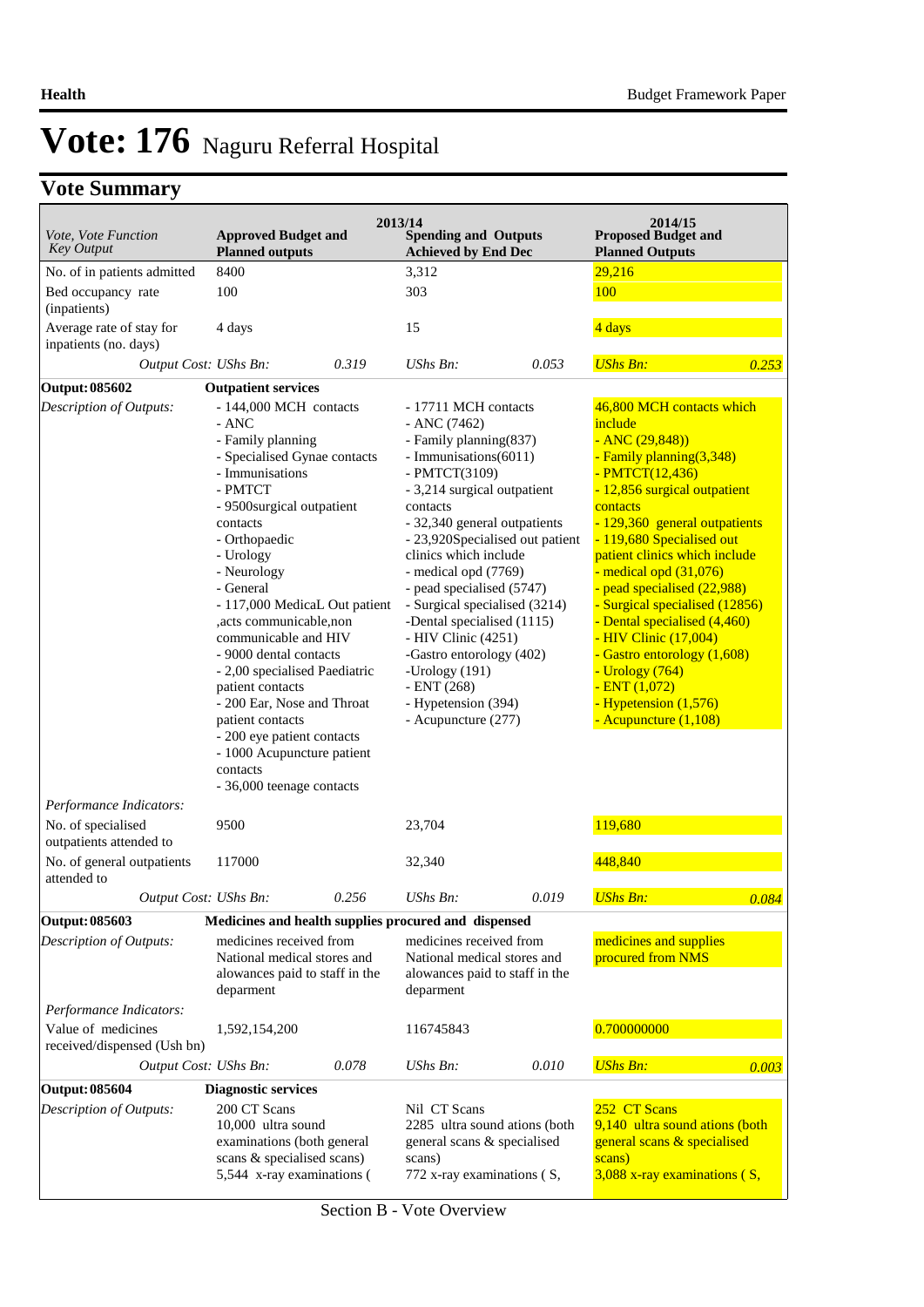## **Vote Summary**

| Vote, Vote Function<br><b>Key Output</b>                                       | <b>Approved Budget and</b><br><b>Planned outputs</b>                                                                                             | 2013/14 | <b>Spending and Outputs</b><br><b>Achieved by End Dec</b>                                                                                    |       | 2014/15<br><b>Proposed Budget and</b><br><b>Planned Outputs</b>                                                                               |       |
|--------------------------------------------------------------------------------|--------------------------------------------------------------------------------------------------------------------------------------------------|---------|----------------------------------------------------------------------------------------------------------------------------------------------|-------|-----------------------------------------------------------------------------------------------------------------------------------------------|-------|
|                                                                                | SOPDS, Medical, Ips)<br>40,000 Laboratory tests (for<br>dental, MCH, SOPDs, MOPDs,<br>Paediatrics, ENT, Eye, Teenage<br>clients)                 |         | Medical, Ips)<br>8496 Laboratory tests (for CH,<br>SOPDs, MOPDs, Paediatrics,<br>ENT, Eye, Teenage clients)                                  |       | Medical, Ips)<br>33,984 Laboratory tests (for<br>CH, SOPDs, MOPDs,<br>Paediatrics, ENT, Eye, Teenage<br>clients)                              |       |
| Performance Indicators:                                                        |                                                                                                                                                  |         |                                                                                                                                              |       |                                                                                                                                               |       |
| Patient xrays (imaging)                                                        | 15744                                                                                                                                            |         | 722                                                                                                                                          |       | 3088                                                                                                                                          |       |
| No. of labs/tests                                                              | 40000                                                                                                                                            |         | 8496                                                                                                                                         |       | 33984                                                                                                                                         |       |
| Output Cost: UShs Bn:                                                          |                                                                                                                                                  | 0.290   | $UShs Bn$ :                                                                                                                                  | 0.010 | <b>UShs Bn:</b>                                                                                                                               | 0.061 |
| Output: 085606                                                                 | Prevention and rehabilitation services                                                                                                           |         |                                                                                                                                              |       |                                                                                                                                               |       |
| <b>Description of Outputs:</b>                                                 | 10,000<br>client contacts/sessions<br>(Includes Physiotherapy,<br>Occupational therapy, social<br>rehabilitation, appliances to Ips,<br>and Ops) |         | 4,190 client contacts/sessions<br>(Includes Physiotherapy,<br>Occupational therapy, social<br>rehabilitation, appliances to Ips,<br>and Ops) |       | 16,760 client contacts/sessions<br>(Includes Physiotherapy,<br>Occupational therapy, social<br>rehabilitation, appliances to Ips,<br>and Ops) |       |
| Performance Indicators:                                                        |                                                                                                                                                  |         |                                                                                                                                              |       |                                                                                                                                               |       |
| No. of people receiving<br>family planning services                            | 2700                                                                                                                                             |         | 837                                                                                                                                          |       |                                                                                                                                               |       |
| No. of people immunised                                                        | 30000                                                                                                                                            |         | 6,011                                                                                                                                        |       | 24,044                                                                                                                                        |       |
| No. of antenatal cases                                                         | 75000                                                                                                                                            |         | 7,462                                                                                                                                        |       | 29.848                                                                                                                                        |       |
| Output Cost: UShs Bn:                                                          |                                                                                                                                                  | 0.226   | UShs Bn:                                                                                                                                     | 0.018 | <b>UShs Bn:</b>                                                                                                                               | 0.024 |
| Output: 085680                                                                 | Hospital Construction/rehabilitation                                                                                                             |         |                                                                                                                                              |       |                                                                                                                                               |       |
| Description of Outputs:                                                        | designing of the hospital master N/A<br>and investment plan                                                                                      |         |                                                                                                                                              |       | n/a                                                                                                                                           |       |
| Performance Indicators:                                                        |                                                                                                                                                  |         |                                                                                                                                              |       |                                                                                                                                               |       |
| No.<br>reconstructed/rehabilitated<br>general wards                            | $\boldsymbol{0}$                                                                                                                                 |         | $\boldsymbol{0}$                                                                                                                             |       | $\overline{0}$                                                                                                                                |       |
| No. of hospitals benefiting<br>from the rennovation of<br>existing facilities. | $\boldsymbol{0}$                                                                                                                                 |         | $\boldsymbol{0}$                                                                                                                             |       | $\Omega$                                                                                                                                      |       |
| Output Cost: UShs Bn:                                                          |                                                                                                                                                  | 0.200   | UShs Bn:                                                                                                                                     | 0.000 | <b>UShs Bn:</b>                                                                                                                               | 0.000 |
| Output: 085681                                                                 | Staff houses construction and rehabilitation                                                                                                     |         |                                                                                                                                              |       |                                                                                                                                               |       |
| Description of Outputs:                                                        | staff houses constructed                                                                                                                         |         | N/A                                                                                                                                          |       | staff hostel construction<br>commenced                                                                                                        |       |
| Performance Indicators:<br>No. of staff houses                                 | 50                                                                                                                                               |         | $\boldsymbol{0}$                                                                                                                             |       | 50                                                                                                                                            |       |
| constructed/rehabilitated<br>Output Cost: UShs Bn:                             |                                                                                                                                                  | 0.500   | UShs Bn:                                                                                                                                     | 0.000 | <b>UShs Bn:</b>                                                                                                                               | 1.020 |
|                                                                                |                                                                                                                                                  |         |                                                                                                                                              |       |                                                                                                                                               |       |
| Output: 085685<br><b>Description of Outputs:</b>                               | <b>Purchase of Medical Equipment</b><br>assorted medical equipment                                                                               |         | N/A but Activity scheduled for                                                                                                               |       | n/a                                                                                                                                           |       |
|                                                                                |                                                                                                                                                  |         | Q2 and Q4                                                                                                                                    |       |                                                                                                                                               |       |
| Performance Indicators:<br>Value of medical equipment                          | 40000000                                                                                                                                         |         | $\boldsymbol{0}$                                                                                                                             |       |                                                                                                                                               |       |
| procured (Ush Bn)                                                              |                                                                                                                                                  |         |                                                                                                                                              |       |                                                                                                                                               |       |
| Output Cost: UShs Bn:                                                          |                                                                                                                                                  | 0.041   | UShs Bn:                                                                                                                                     | 0.000 | <b>UShs Bn:</b>                                                                                                                               | 0.000 |
| <b>Vote Function Cost</b>                                                      | <b>UShs Bn:</b>                                                                                                                                  |         | 9.719 UShs Bn:                                                                                                                               |       | 1.336 UShs Bn:                                                                                                                                | 5.427 |
| <b>Cost of Vote Services:</b>                                                  | UShs Bn:                                                                                                                                         |         | 9.419 UShs Bn:                                                                                                                               |       | 1.336 UShs Bn:                                                                                                                                | 5.427 |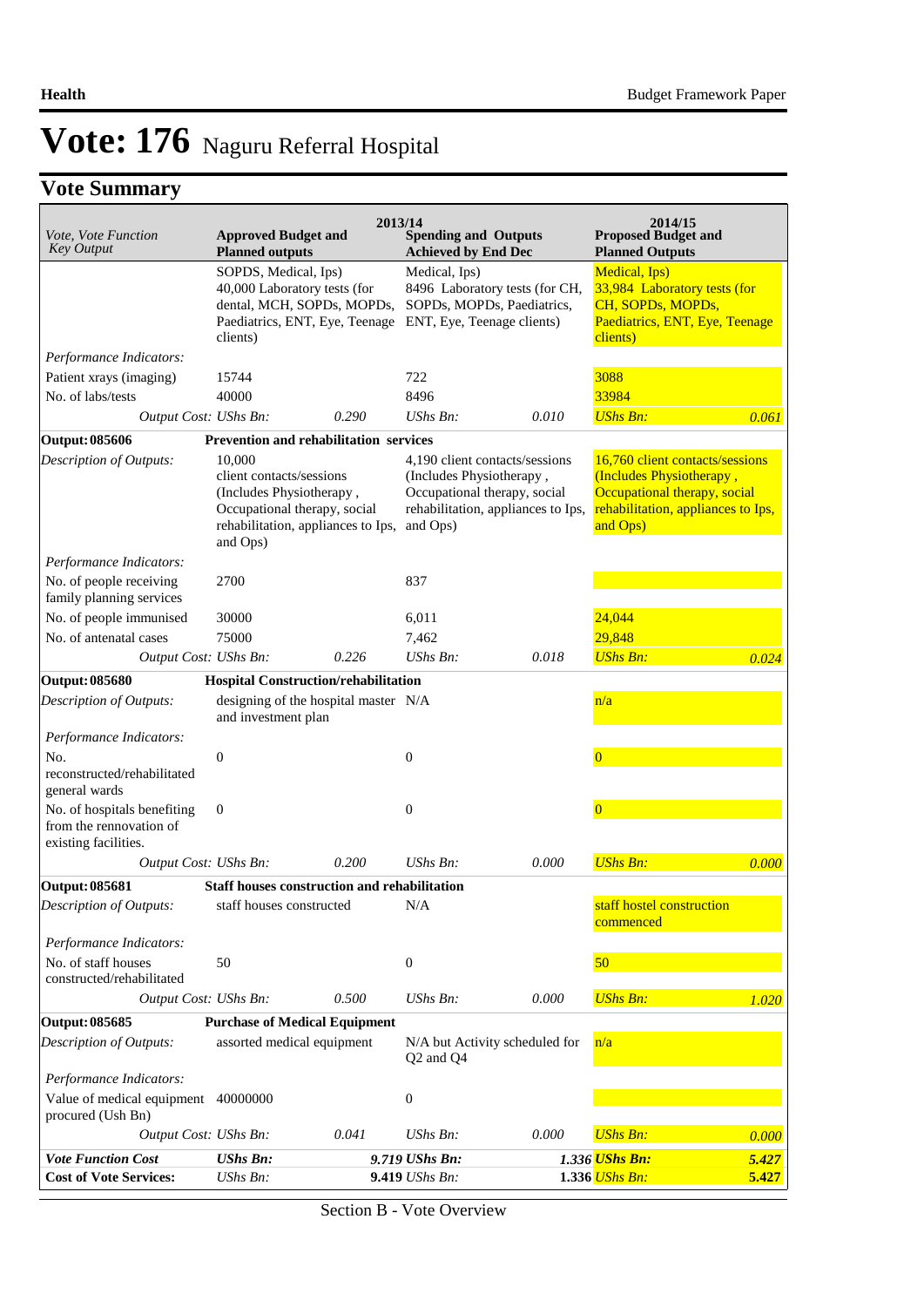### **Vote Summary**

*\* Excluding Taxes and Arrears*

#### *2014/15 Planned Outputs*

-inpatients managed, out patients managed,patients investigated, patients rehabilitated and diseases prevented, magement and support servives povided and construction of staff hostel commenced

#### **Table V2.2: Past and Medum Term Key Vote Output Indicators\***

|                                                                             |                    | 2013/14                 |                                     |                | <b>MTEF Projections</b> |         |  |
|-----------------------------------------------------------------------------|--------------------|-------------------------|-------------------------------------|----------------|-------------------------|---------|--|
| Vote Function Key Output<br><b>Indicators and Costs:</b>                    | 2012/13<br>Outturn | <b>Approved</b><br>Plan | <b>Outturn by</b><br><b>End Dec</b> | 2014/15        | 2015/16                 | 2016/17 |  |
| Vote: 176 Naguru Referral Hospital                                          |                    |                         |                                     |                |                         |         |  |
| Vote Function:0856 Regional Referral Hospital Services                      |                    |                         |                                     |                |                         |         |  |
| Average rate of stay for inpatients                                         |                    | 4 days                  | 15                                  | 4 days         | 4 days                  |         |  |
| (no. days)                                                                  |                    |                         |                                     |                |                         |         |  |
| Bed occupancy rate (inpatients)                                             |                    | 100                     | 303                                 | 100            | 100                     |         |  |
| No. of in patients admitted                                                 |                    | 8400                    | 3,312                               | 29,216         | 9261                    |         |  |
| No. of general outpatients attended to                                      |                    | 117000                  | 32,340                              | 448,840        | 128993                  |         |  |
| No. of specialised outpatients<br>attended to                               |                    | 9500                    | 23,704                              | 119,680        | 10474                   |         |  |
| Value of medicines<br>received/dispensed (Ush bn)                           |                    | 1,592,154,200           | 116745843                           | 0.700000000    | 1.755350006             |         |  |
| No. of labs/tests                                                           |                    | 40000                   | 8496                                | 33984          | 44100                   |         |  |
| Patient xrays (imaging)                                                     |                    | 15744                   | 722                                 | 3088           | 17358                   |         |  |
| No. of antenatal cases                                                      |                    | 75000                   | 7,462                               | 29,848         | 82688                   |         |  |
| No. of people immunised                                                     |                    | 30000                   | 6,011                               | 24,044         | 31658                   |         |  |
| No. of people receiving family<br>planning services                         |                    | 2700                    | 837                                 |                |                         |         |  |
| No. of hospitals benefiting from the<br>rennovation of existing facilities. |                    | $\boldsymbol{0}$        | $\vert 0 \vert$                     | $\overline{0}$ | $\mathbf{0}$            |         |  |
| No. reconstructed/rehabilitated<br>general wards                            |                    | $\boldsymbol{0}$        | $\vert 0 \vert$                     | $\overline{0}$ | $\boldsymbol{0}$        |         |  |
| No. of staff houses                                                         |                    | 50                      | $\overline{0}$                      | 50             | 50                      |         |  |
| constructed/rehabilitated                                                   |                    |                         |                                     |                |                         |         |  |
| No. of maternity wards constructed                                          |                    | $\overline{0}$          | $\boldsymbol{0}$                    | $\overline{0}$ | $\overline{0}$          |         |  |
| No. of maternity wards rehabilitated                                        |                    | $\overline{0}$          | $\boldsymbol{0}$                    | $\overline{0}$ | $\overline{0}$          |         |  |
| No. of OPD wards constructed                                                |                    | $\overline{0}$          | $\boldsymbol{0}$                    | $\overline{0}$ | $\overline{0}$          |         |  |
| No. of OPD wards rehabilitated                                              |                    | $\boldsymbol{0}$        | $\boldsymbol{0}$                    | $\overline{0}$ | $\overline{0}$          |         |  |
| No. of other wards constructed                                              |                    |                         | $\boldsymbol{0}$                    |                |                         |         |  |
| No. of other wards rehabilitated                                            |                    |                         | $\boldsymbol{0}$                    |                |                         |         |  |
| No. of theatres constructed                                                 |                    | $\boldsymbol{0}$        | $\boldsymbol{0}$                    | $\overline{0}$ | $\mathbf{0}$            |         |  |
| No. of theatres rehabilitated                                               |                    | $\overline{0}$          | $\boldsymbol{0}$                    | $\overline{0}$ | $\mathbf{0}$            |         |  |
| Value of medical equipment<br>procured (Ush Bn)                             |                    | 40000000                | $\theta$                            |                |                         |         |  |
| <b>Vote Function Cost (UShs bn)</b>                                         | 2.686              | 9.419                   | 1.336                               | 5.427          | 4.838                   | 2.313   |  |
| <b>Cost of Vote Services (UShs Bn)</b>                                      | 2.686              | 9.419                   | 1.336                               | 5.427          | 4.838                   | 2.313   |  |

#### *Medium Term Plans*

purchase of land, construct staff houses, acquiring staff transport, construction of a perimeter wall around the hospital, installation of piped oxygen, expansion of ward space to increase bed capacity to 300 beds and for ICU and a renal unit.

#### **(ii) Efficiency of Vote Budget Allocations**

audit recommendations will be implemented,recruitment of additional staff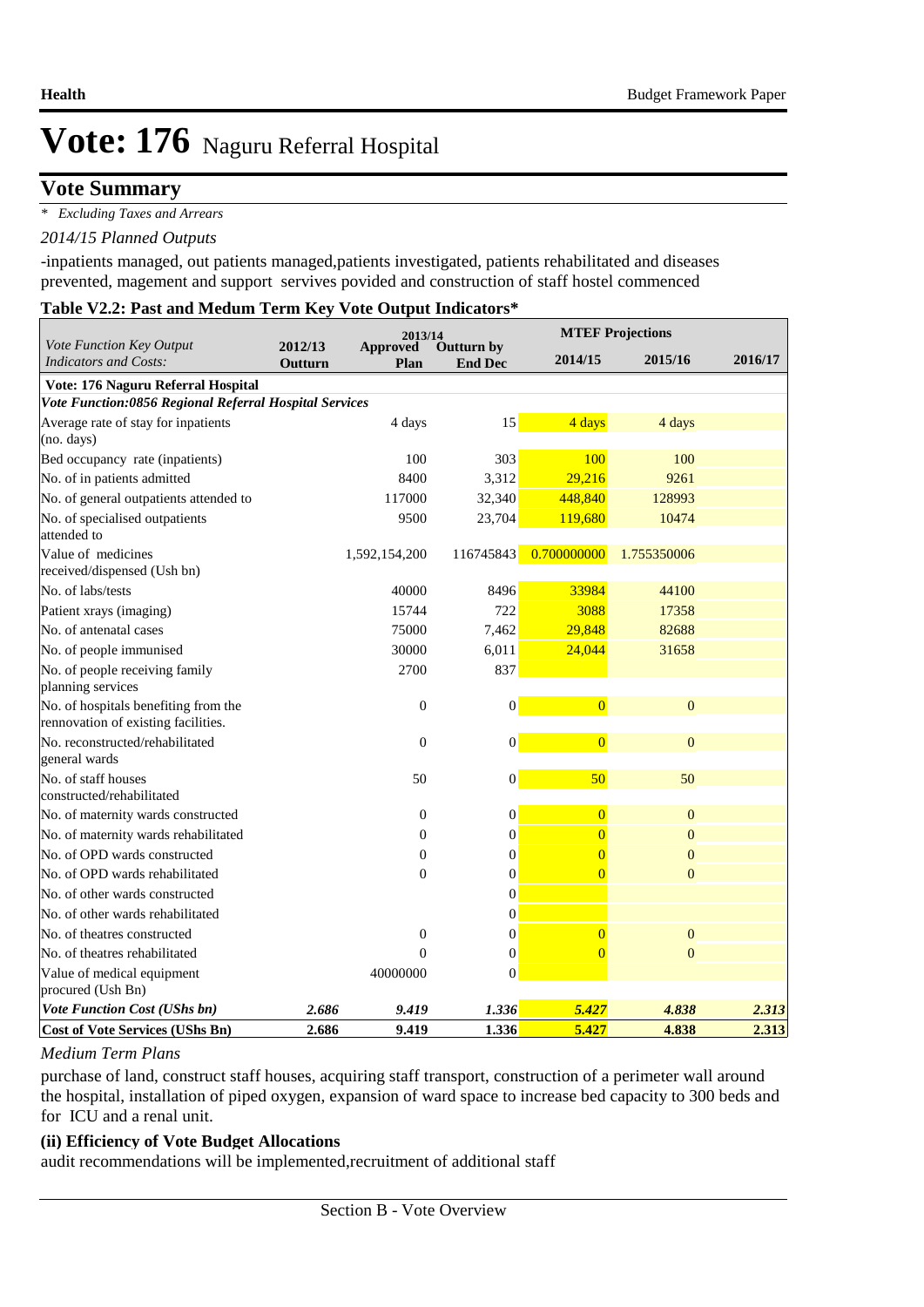### **Vote Summary**

| Table V2.3: Allocations to Key Sector and Service Delivery Outputs over the Medium Term |                           |                                 |     |               |                      |           |                                 |       |
|-----------------------------------------------------------------------------------------|---------------------------|---------------------------------|-----|---------------|----------------------|-----------|---------------------------------|-------|
|                                                                                         | $(i)$ Allocation (Shs Bn) |                                 |     |               | $(ii)$ % Vote Budget |           |                                 |       |
| <b>Billion Uganda Shillings</b>                                                         |                           | 2013/14 2014/15 2015/16 2016/17 |     |               |                      |           | 2013/14 2014/15 2015/16 2016/17 |       |
| <b>Key Sector</b>                                                                       | 1.5                       | 1.4                             | 2.3 | 0.5           | $15.9\%$             | $25.4\%$  | 47.8%                           | 20.0% |
| Service Delivery                                                                        | 1.9 <sup>1</sup>          | 1.4                             | 2.6 | $0.5^{\circ}$ | 20.3%                | $-26.6\%$ | 52.8%                           | 21.8% |

The general assumption is that all key service delivery areas are adequately funded to deliver the forecasted outputs

#### **Table V2.4: Key Unit Costs of Services Provided and Services Funded (Shs '000)**

| <b>Unit Cost</b><br><b>Description</b>                                                                                                       | Actual<br>2012/13 | <b>Planned</b><br>2013/14 | Actual<br>by Sept | <b>Proposed</b><br>2014/15 | <b>Costing Assumptions and Reasons for</b><br>any Changes and Variations from Plan                                                             |
|----------------------------------------------------------------------------------------------------------------------------------------------|-------------------|---------------------------|-------------------|----------------------------|------------------------------------------------------------------------------------------------------------------------------------------------|
|                                                                                                                                              |                   |                           |                   |                            |                                                                                                                                                |
| Vote Function:0856 Regional Referral Hospital Services<br>Cost per outpatient<br>(budget for outpatient /<br>number of out patients<br>seen) | 3                 |                           |                   |                            | Total cost includes wages, consumables,<br>and other indirect costs. Reason for<br>variation is due to ambitious forecasts in<br>previous year |
| Cost per inpatient<br>(budget for inpatient /<br>number of inpatients<br>seen)                                                               | 45                | 17                        |                   |                            | Total cost includes wages, consumables,<br>and other indirect costs, Reason for<br>variation is due to ambitious forecasts in<br>previous year |
| cost per diagnostic<br>contact                                                                                                               | 3                 |                           |                   |                            | Anticipated High diagnostic contants,<br>Total cost includes wages, consumables,<br>and other indirect costs                                   |

#### **(iii) Vote Investment Plans**

The infrastructural gap that still exists and requires funding is towards the construction of the 50 unit staff hostel

#### **Table V2.5: Allocations to Capital Investment over the Medium Term**

|                                           | $(i)$ Allocation (Shs Bn) |     |                         | $(ii)$ % Vote Budget |           |              |                                 |           |
|-------------------------------------------|---------------------------|-----|-------------------------|----------------------|-----------|--------------|---------------------------------|-----------|
| <b>Billion Uganda Shillings</b>           | 2013/14                   |     | 2014/15 2015/16 2016/17 |                      |           |              | 2013/14 2014/15 2015/16 2016/17 |           |
| Consumption Expendture (Outputs Provided) | 5.9                       | 4.4 | 1.3                     | 0.3                  | 62.3%     | $81.2\%$     | 26.3%                           | $11.4\%$  |
| Investment (Capital Purchases)            | 3.6                       | 1.0 | 3.6                     | 2.1                  | $37.7\%$  | <b>18.8%</b> | 73.7%                           | 88.6%     |
| <b>Grand Total</b>                        | 9.4                       | 5.4 | 4.8                     | 2.3                  | $100.0\%$ | $100.0\%$    | $100.0\%$                       | $100.0\%$ |

- Staff houses construction

#### **Table V2.6: Major Capital Investments**

|                                                     | <b>Project, Programme</b>                                                                                                                                                   | 2013/14                                                                   |                                                                                         | 2014/15                                                                   |
|-----------------------------------------------------|-----------------------------------------------------------------------------------------------------------------------------------------------------------------------------|---------------------------------------------------------------------------|-----------------------------------------------------------------------------------------|---------------------------------------------------------------------------|
| <b>Vote Function Output</b><br><b>UShs Thousand</b> |                                                                                                                                                                             | <b>Approved Budget, Planned</b><br><b>Outputs (Quantity and Location)</b> | <b>Actual Expenditure and</b><br><b>Outputs by September</b><br>(Quantity and Location) | <b>Proposed Budget, Planned</b><br><b>Outputs (Quantity and Location)</b> |
|                                                     |                                                                                                                                                                             | <b>Project 1004 Naguru Rehabilitation Referal Hospital</b>                |                                                                                         |                                                                           |
|                                                     | 085681 Staff houses<br>Service contractor contracted 50<br>construction and<br>unit stafff structural designs<br>developed and staff units<br>rehabilitation<br>constructed |                                                                           | planned for Q2, Q3, Q4                                                                  | 50 unit staff hostel construction<br>commenced                            |
|                                                     | <b>Total</b>                                                                                                                                                                | 500,000                                                                   |                                                                                         | 0<br>1,019,847                                                            |
|                                                     | <b>GoU</b> Development                                                                                                                                                      | 500,000                                                                   |                                                                                         | 1,019,847<br>0                                                            |
|                                                     | <b>External Financing</b>                                                                                                                                                   | 0                                                                         |                                                                                         | 0<br>$\theta$                                                             |

#### **(iv) Vote Actions to improve Priority Sector Outomes**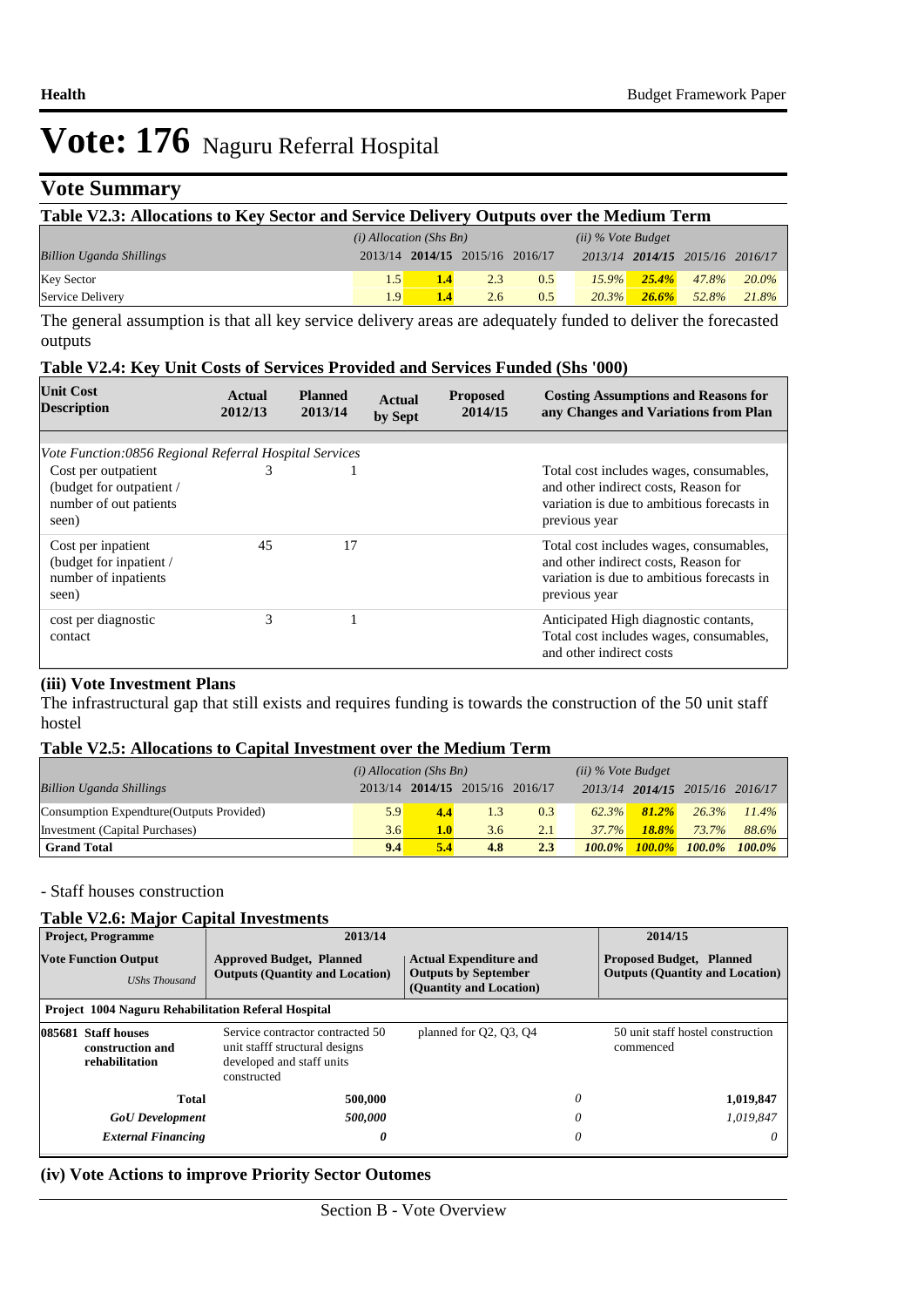### **Vote Summary**

lobby stake holders for eqipment,community outreaches support supervision,capacity building,epidermic control and infrastructure maintenance

| <b>Table V2.7: Priority Vote Actions to Improve Sector Performance</b>                                                                                                                                                     |                                                                                                                                                                                                                                         |                                                                                |                                                                                                                |  |  |  |  |  |  |  |
|----------------------------------------------------------------------------------------------------------------------------------------------------------------------------------------------------------------------------|-----------------------------------------------------------------------------------------------------------------------------------------------------------------------------------------------------------------------------------------|--------------------------------------------------------------------------------|----------------------------------------------------------------------------------------------------------------|--|--|--|--|--|--|--|
| 2013/14 Planned Actions:                                                                                                                                                                                                   | 2013/14 Actions by Sept:                                                                                                                                                                                                                | 2014/15 Planned Actions:                                                       | <b>MT Strategy:</b>                                                                                            |  |  |  |  |  |  |  |
| Sector Outcome 1: Increased deliveries in health facilities                                                                                                                                                                |                                                                                                                                                                                                                                         |                                                                                |                                                                                                                |  |  |  |  |  |  |  |
| Vote Function: 08 56 Regional Referral Hospital Services                                                                                                                                                                   |                                                                                                                                                                                                                                         |                                                                                |                                                                                                                |  |  |  |  |  |  |  |
| VF Performance Issue:                                                                                                                                                                                                      | staff accomodation                                                                                                                                                                                                                      |                                                                                |                                                                                                                |  |  |  |  |  |  |  |
| - Payment of mileage and<br>footage allowance to staffs<br>per scale                                                                                                                                                       | Consolidated allowance paid<br>to each staff                                                                                                                                                                                            | <b>COMMENCEMENT OF</b><br><b>CONSTRUCTION WORKS</b><br><b>FOR STAFF HOSTEL</b> | Payment of mileage and<br>footage allowance to staffs per<br>scale                                             |  |  |  |  |  |  |  |
| VF Performance Issue:                                                                                                                                                                                                      | staffing levels in critical areas                                                                                                                                                                                                       |                                                                                |                                                                                                                |  |  |  |  |  |  |  |
| - Continue lobbying for<br>Validation exercise by Health<br>recruitment of critical staff<br>service commission and Public<br>and lobby for increament of<br>service commission is<br>the wage bill<br>complete. Relatedly |                                                                                                                                                                                                                                         | Continue lobbying for<br>recruitment of critical staff                         | Continue lobbying for<br>recruitment of critical staff and<br>lobby for increament of the<br>wage bill         |  |  |  |  |  |  |  |
|                                                                                                                                                                                                                            | recruitment is also awaited                                                                                                                                                                                                             |                                                                                |                                                                                                                |  |  |  |  |  |  |  |
| VF Performance Issue:<br>procurement of an<br>incinerator, but continue to<br>support KCCA with fuel to<br>dispose of the medical waste                                                                                    | waste management and disposal<br>procurement of the medical<br>waste treatment machine is on<br>going, and KCCA is still<br>surported with fuel to dispose<br>of the medical waste while a<br>service provider is yet to be<br>procured | N/A                                                                            | procurement of an incinerator,<br>but continue to support KCCA<br>with fuel to dispose of the<br>medical waste |  |  |  |  |  |  |  |

### *V3 Proposed Budget Allocations for 2014/15 and the Medium Term*

*This section sets out the proposed vote budget allocations for 2014/15 and the medium term, including major areas of expenditures and any notable changes in allocations.* 

#### **Table V3.1: Past Outturns and Medium Term Projections by Vote Function\***

|                                          |                           | 2013/14                |                             | <b>MTEF Budget Projections</b> |         |         |  |
|------------------------------------------|---------------------------|------------------------|-----------------------------|--------------------------------|---------|---------|--|
|                                          | 2012/13<br><b>Outturn</b> | Appr.<br><b>Budget</b> | Spent by<br><b>End Sept</b> | 2014/15                        | 2015/16 | 2016/17 |  |
| Vote: 176 Naguru Referral Hospital       |                           |                        |                             |                                |         |         |  |
| 0856 Regional Referral Hospital Services | 2.686                     | 9.419                  | 0.731                       | 5.427                          | 4.838   | 2.313   |  |
| <b>Total for Vote:</b>                   | 2.686                     | 9.419                  | 0.731                       | 5.427                          | 4.838   | 2.313   |  |

#### **(i) The Total Budget over the Medium Term**

WAGE 3.4BN, NWR 800M, CAPITAL INVESTMENT 1.0BN

#### **(ii) The major expenditure allocations in the Vote for 2014/15**

Major expenditure allocations include Wage bill, utilities, fuel and lubricants, travel inland and goods and services. This is as result of recruitment of more staff, acquisition of a multipurpose pick up, footage and mileage allowances to staff, increased patient load leading to increase in waste generated, cleaning services, increasing utility billsand infrastructural expansion , equiping and maintainace.

#### **(iii) The major planned changes in resource allocations within the Vote for 2014/15**

There has been a drop in non wage recurrent from 2.2bn to 800million and a drop fin capital development from 3.4 bn to 1 bn to cater for comencement of the staff quarters.

#### **Table V3.2: Key Changes in Vote Resource Allocation**

| <b>Changes in Budget Allocations and Outputs from 2013/14 Planned Levels:</b> | <b>Justification for proposed Changes in</b> |         |                                |  |  |
|-------------------------------------------------------------------------------|----------------------------------------------|---------|--------------------------------|--|--|
| 2014/15                                                                       | 2015/16                                      | 2016/17 | <b>Expenditure and Outputs</b> |  |  |
| $Section R$ - $Note$ Overview                                                 |                                              |         |                                |  |  |

Section B - Vote Overview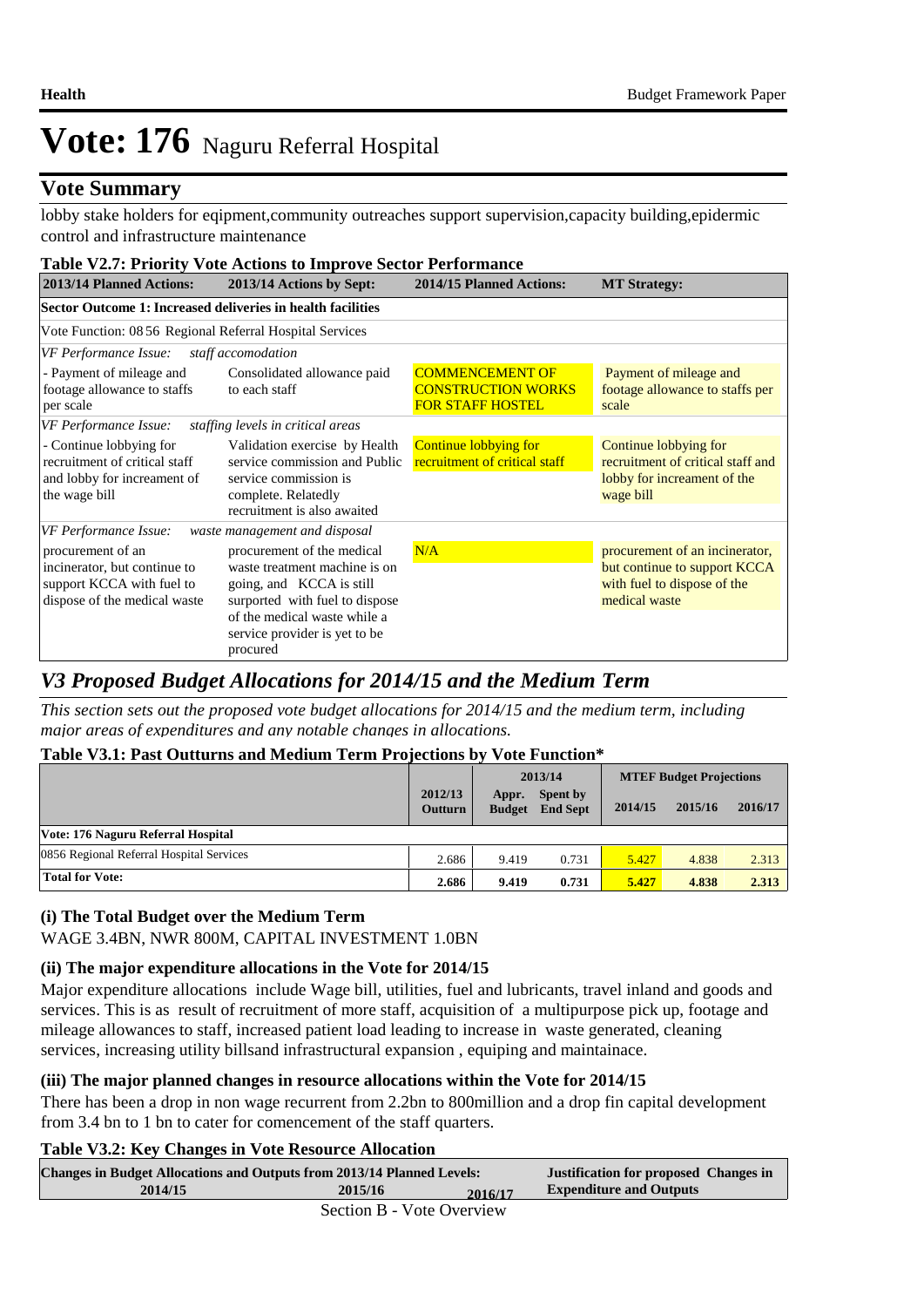**Justification for proposed Changes in** 

# Vote: 176 Naguru Referral Hospital

**Vote Summary**

|                                                         | $\sim$ $\sim$ $\sim$ $\sim$ $\sim$ $\sim$ $\sim$ $\sim$                                |                                                                  |                   |       |                                                                                                                                                                                                                                                                                                                         |
|---------------------------------------------------------|----------------------------------------------------------------------------------------|------------------------------------------------------------------|-------------------|-------|-------------------------------------------------------------------------------------------------------------------------------------------------------------------------------------------------------------------------------------------------------------------------------------------------------------------------|
| Output:                                                 | Vote Function: 0804 Regional Referral Hospital Services<br>0856 04 Diagnostic services |                                                                  |                   |       |                                                                                                                                                                                                                                                                                                                         |
| <b>UShs Bn:</b>                                         |                                                                                        | $-0.229$ UShs Bn:                                                | $-0.090$ UShs Bn: |       | -0.290 Changes in outputs are attributed to<br>insufficient power to run the key<br>machinery such as xray, ultra sound, CT<br>Scan on one hand and low staffing<br>levels, long procurement processes on<br>the other. Changes in allocations are a<br>result of the budget cuts that were<br>experinced in the sector |
| Output:                                                 |                                                                                        | 0856 05 Hospital Management and support services                 |                   |       |                                                                                                                                                                                                                                                                                                                         |
| <b>UShs Bn:</b>                                         |                                                                                        | $-0.721$ UShs Bn:                                                | $-4.225$ UShs Bn: |       | -4.700 Changes in allocations are a result of<br>the budget cuts that were experienced in<br>the sector                                                                                                                                                                                                                 |
| Output:                                                 |                                                                                        | 0856 06 Prevention and rehabilitation services                   |                   |       |                                                                                                                                                                                                                                                                                                                         |
| <b>UShs Bn:</b>                                         |                                                                                        | $-0.202$ UShs Bn:                                                | $-0.026$ UShs Bn: |       | $-0.226$ Changes in allocations are a result of<br>the budget cuts that were experienced in<br>the sector                                                                                                                                                                                                               |
| Output:                                                 |                                                                                        | 0856 75 Purchase of Motor Vehicles and Other Transport Equipment |                   |       |                                                                                                                                                                                                                                                                                                                         |
| <b>UShs Bn:</b><br>multi purpose transport<br>equipment | Funds to procure additional Funds to procure additional                                | $-0.338$ UShs Bn:<br>multi purpose transport<br>equipment        | $0.000$ UShs Bn:  | 0.000 |                                                                                                                                                                                                                                                                                                                         |
| Output:                                                 |                                                                                        | 0856 81 Staff houses construction and rehabilitation             |                   |       |                                                                                                                                                                                                                                                                                                                         |
| <b>UShs Bn:</b>                                         |                                                                                        | $0.520$ UShs Bn:                                                 | $1.013$ UShs Bn:  |       | $-0.500$ staff accomodation is one of the health<br>sector priorities thus additional funding<br>is geared towards improving staff<br>perfomance and efficiency                                                                                                                                                         |

### *V4: Vote Challenges for 2014/15 and the Medium Term*

*This section sets out the major challenges the vote faces in 2014/15 and the medium term which the vote has been unable to address in its spending plans.*

The major challenge is limited human resource, and under funding for outputs

#### **Table V4.1: Additional Output Funding Requests**

| <b>Additional Requirements for Funding and</b><br><b>Outputs in 2014/15:</b> | <b>Justification of Requirement for</b><br><b>Additional Outputs and Funding</b> |  |  |
|------------------------------------------------------------------------------|----------------------------------------------------------------------------------|--|--|
| Vote Function:0805 Regional Referral Hospital Services                       |                                                                                  |  |  |
| 0856 05 Hospital Management and support services<br>Output:                  |                                                                                  |  |  |
| $UShs Bn:$<br>0.000                                                          | lack of an incinerator results into accumulation of medical waste                |  |  |
| consolidated allowances for staff, medical stationery                        | which results into risk of spreading of infection yet cost of                    |  |  |
|                                                                              | incineration is $5000/=$ per kg per $*$ 300kg of waste generated per             |  |  |
|                                                                              | day $*$ 365 days in a year = 547,500,000 AND insufficient wage                   |  |  |
|                                                                              | bill for staffs in post results into failure to meet targets                     |  |  |

*This section discusses how the vote's plans will address and respond to the cross-cutting policy, issues of gender and equity; HIV/AIDS; and the Environment, and other budgetary issues such as Arrears and NTR..* 

#### **(i) Cross-cutting Policy Issues**

#### *(i) Gender and Equity*

Inpatient, outpatient , diagnostics,prevention, rehabilitation and management services provided to all clients without gender discrimination. The activities involved include client detection, investigations, treatment, rehabilitaion, health education, counciling, testing giving results and enrolling onto relevant programme.The budget allocation to address the gender and equity issues are contained in the genral